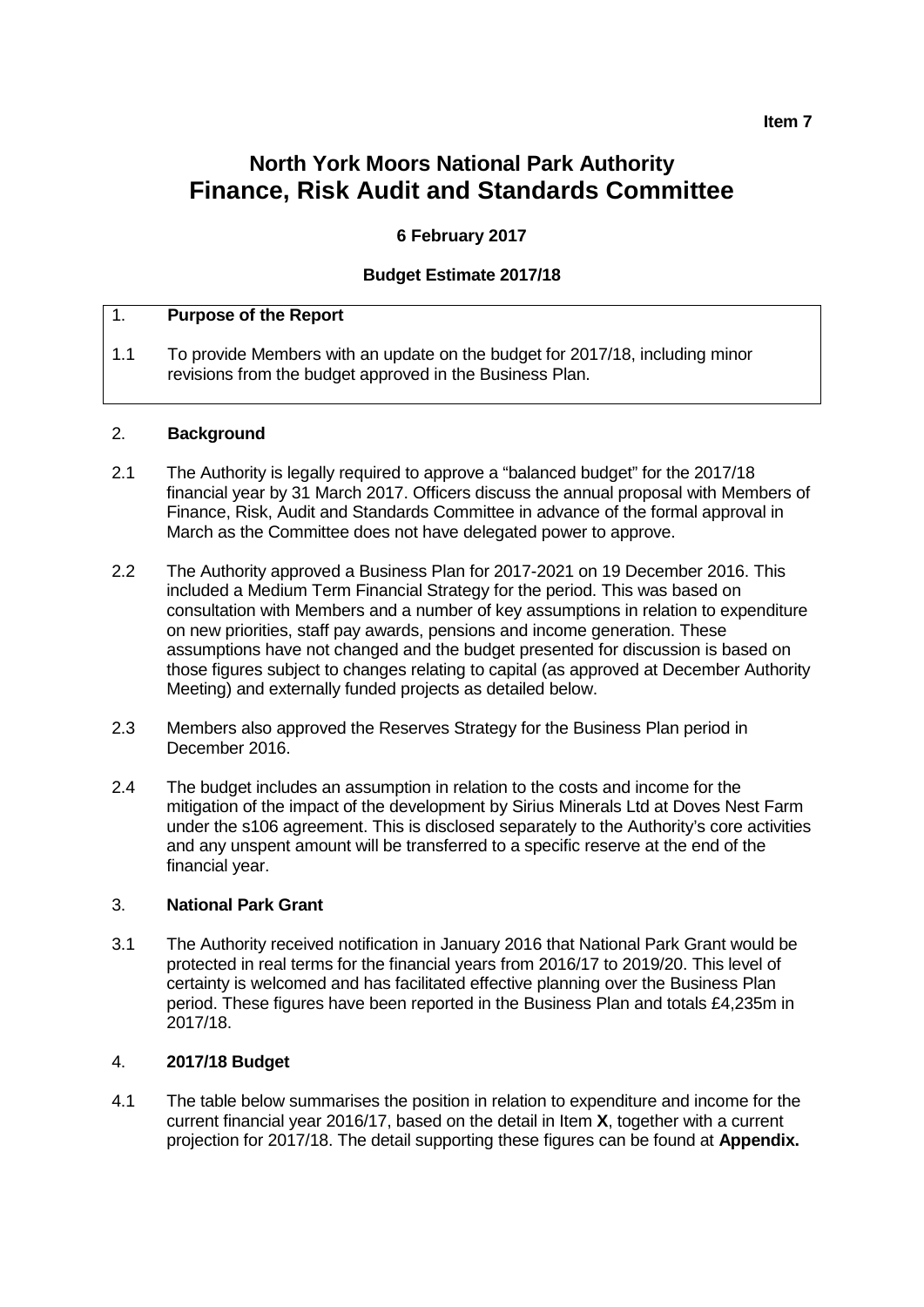|                                | 2016/17 Latest   | 2017/18<br>Indicative<br><b>Budget</b> |  |
|--------------------------------|------------------|----------------------------------------|--|
|                                | <b>RE Budget</b> |                                        |  |
|                                | £'000            |                                        |  |
|                                |                  | £'000                                  |  |
| <b>DEFRA Grant</b>             | 4163             | 4235                                   |  |
| Other Income                   | 2326             | 3239                                   |  |
| Sirius Minerals Ltd s106       | 100              | 1038                                   |  |
| <b>Gross Expenditure</b>       | $-6457$          | $-7285$                                |  |
| Transfer from/to (-/+) Various | 132              | $-210$                                 |  |
| <b>Reserves</b>                |                  |                                        |  |
| <b>Net Budget</b>              | O                |                                        |  |

## 4.2 **Update to the 17/18 Budget**

The budget in the **Appendix** includes three revisions:

- Following approval at December NPA £100k has been transferred from reserves for car parking and traffic management improvements at Sutton Bank Visitor Centre.
- Adjustments have been made to the profile of the This Exploited Land of Iron Project following detailed discussions with the newly appointed project team.
- An additional amount to cover additional hours payments to enable part time staff to attend corporate training and events of £8k.

## 5. **Reserves**

5.1 The table below details the projected movement of reserves in the budget above and this leaves an estimated balance of £1,826k at the end of 2017/18. As ever, this estimate will be monitored and updated at the quarterly meetings throughout the year.

|                                  | 2016/17 RE Budget<br>£'000 | 2017/18 0E Budget<br>£'000 |
|----------------------------------|----------------------------|----------------------------|
| <b>Opening Reserves Balance</b>  | 1,912                      | 2,044                      |
| Use of General                   | 132                        | $-218$                     |
| Reserves/Transfer                |                            |                            |
| <b>Predicted Reserve Balance</b> |                            |                            |
| at year-end, split between:      |                            |                            |
| <b>Inflation Contingency</b>     | 256                        | 248                        |
| Earmarked s106                   | 148                        | 148                        |
| reserve                          |                            |                            |
| <b>Emergency Reserve</b>         | 320                        | 320                        |
| <b>Earmarked Capital</b>         | 960                        | 860                        |
| <b>Reserves</b>                  |                            |                            |
| Ear-marked Revenue               | 360                        | 250                        |
| Reserves                         |                            |                            |

5.2 While £2,044k is the current expected year-end reserve balance for 2016/17 based on the projected outturn this is dependent on the level of any revenue budget underspends by the Authority, and the extent to which these under-spends have to be allocated to ear-marked reserves (because they represent commitments to spend sometime in the future) or general reserves, which could potentially be used to meet any immediate funding gaps arising in 2017/18 or beyond.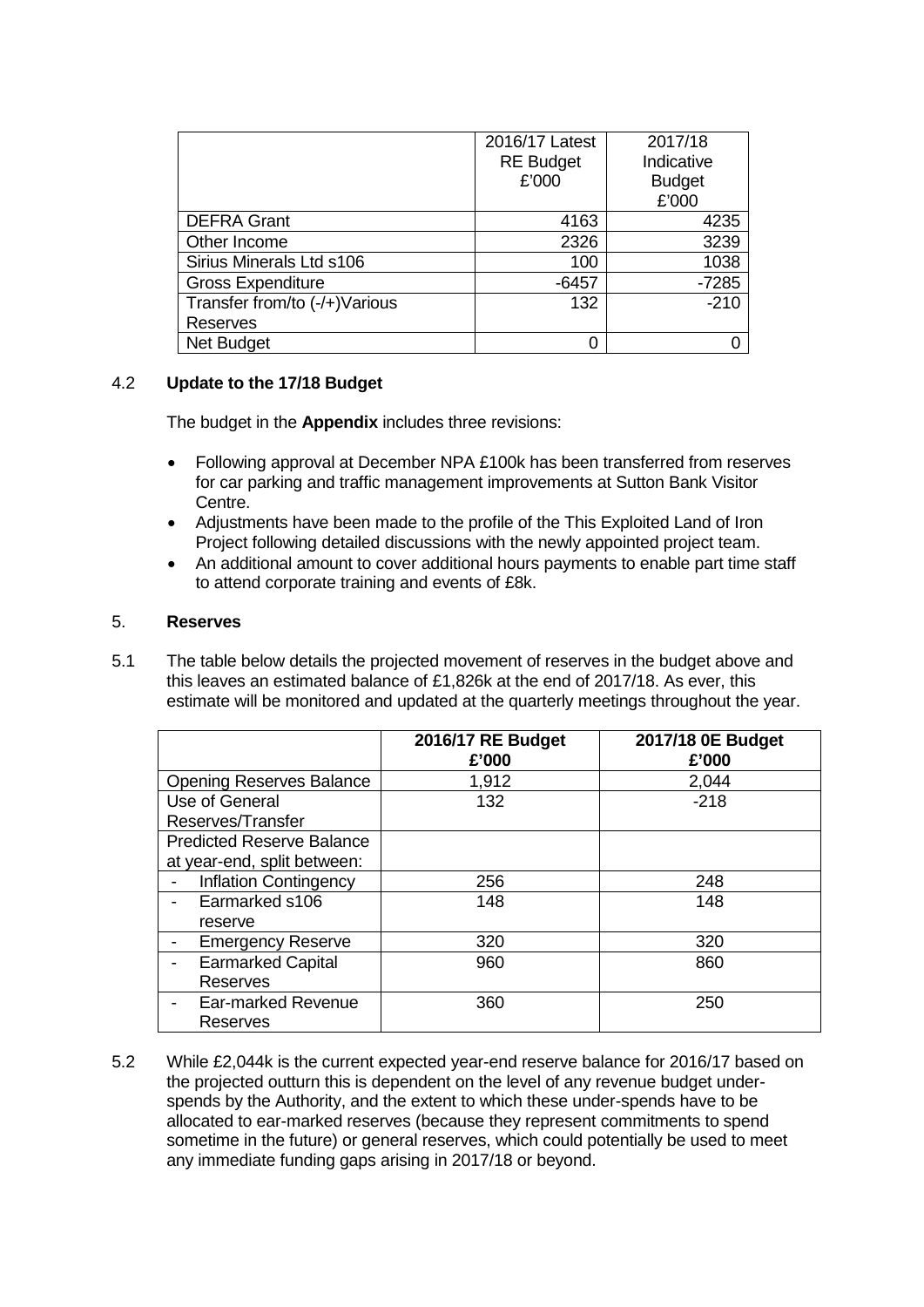- 5.3 The Business Plan includes a number of key projects which will result in the draw down of the capital and revenue earmarked reserves over the period.
	- In addition to funding for the regular replacement of fleet vehicles, the major capital projects include a programme of essential maintenance and refurbishment at the Helmsley properties and plans to improve Sutton Bank Visitor Centre (this project will also require additional financing).
	- The Business Plan period includes a number of major schemes funded by external funding which require a commitment for match funding and the Earmarked revenue reserves will be used to cover this.

## 6 **Financial and Staffing Implications**

6.1 These are covered in the main part of the report.

## 7. **Contribution to National Park Management Plan**

7.1 The aim of the report is ultimately to maximise the achievements of Park purposes and the Management Plan.

## 8. **Legal Implications**

8.1 The Authority has to set a balanced budget by 31 March 2017 and this report is part of the process to be undertaken in order to ensure that this is done.

#### 9. **Recommendation**

9.1 That Members note the proposals for the budget 2017/18 and contents of this report, and recommend to Authority on 20 March that the budget be approved.

Contact Officers: Andy Wilson - Chief Executive/National Park Officer Karen Iveson - S151 Officer Irene Brannon - Director of Corporate Services Tel No 01439 772700

#### **Background papers to this Report –**

Business Plan report and Sutton Bank report to NPA December 2016 **File ref.**